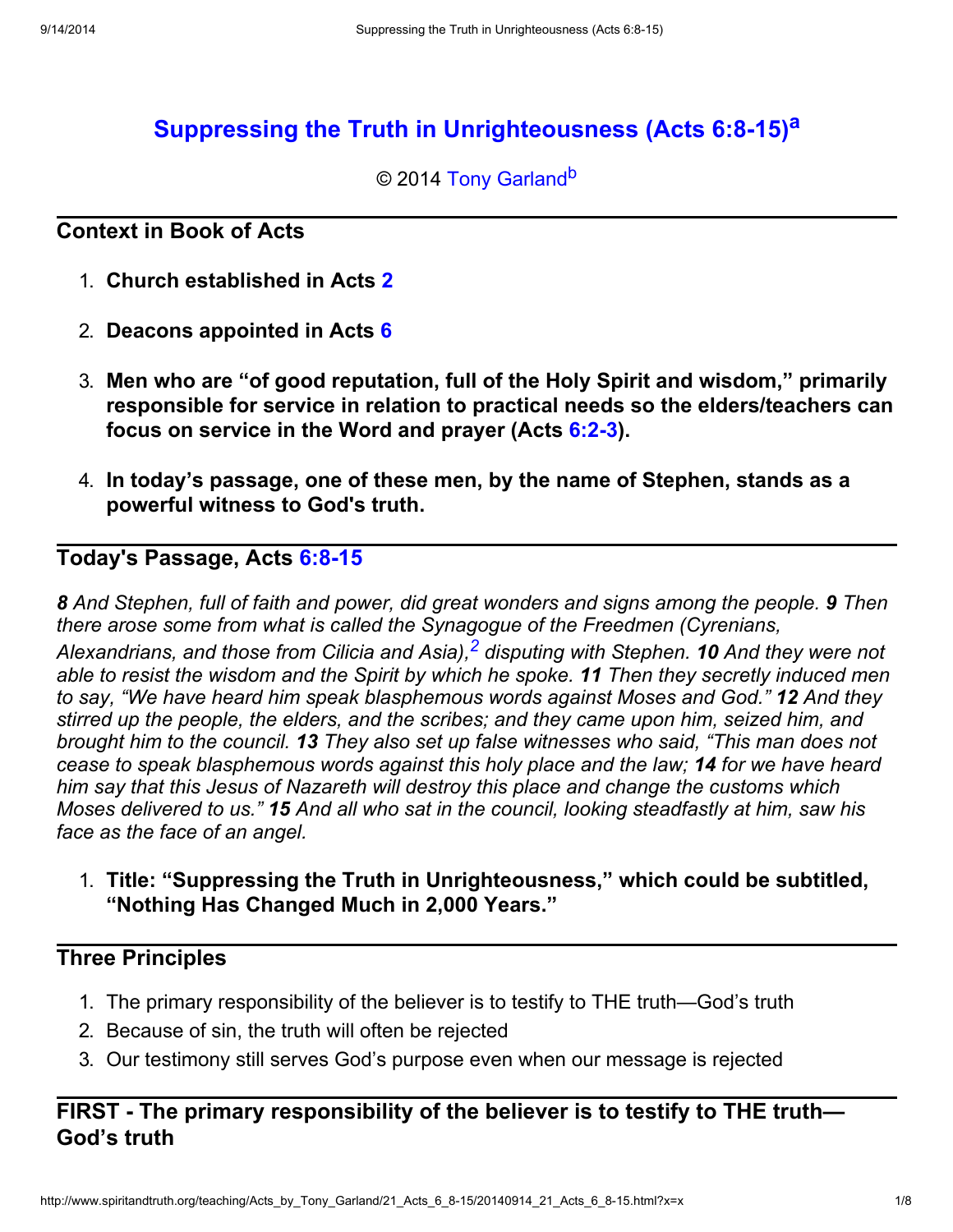- 1. Notice how Stephen testifies to the truth
- 2. Wonders and signs (v. 8) certify the messenger, but especially the message
	- A. Jesus is not present
	- B. The NT has not yet been written
- 3. Wisdom and Spirit a highly-effective God-ordained combination: Godly wisdom delivered under the power of God's Holy Spirit.
	- A. NOTICE: Stephen has everything possible to ensure success: knowledge of the Scriptures (next chapter), Godly wisdom, and a message delivered under the guidance and power of the Spirit.
	- B. Stephen will "succeed," although not in a way that most of us would identify as such—by becoming the first martyr of the Church.
- 4. Ability to engage, when necessary, in a dispute
	- A. συζητέω [syzēteō] "to express forceful differences of opinion without necessarily having a presumed goal of seeking a solution"[3](#page-7-1)
	- B. This required: first, that Stephen had knowledge of the truth; second, in his ability and willingness to uphold the truth in the midst of an adversarial atmosphere—regardless of the motive of his opponents.
	- C. There are often silent observers who are the real beneficiaries of the interchange.

Who can but doubt but that the scene of Stephen's witness and subsequent martyrdom played over and over again in the Apostle Paul's head during the days he was blinded and fasting in Damascus (Acts 9:9)?

5. Effective - unanswerable directly

#### SECOND - Because of sin, the truth will often be rejected

- 1. When the truth can't be withstood directly, what is the response? How is the truth rejected?
- 2. Since opponents can't overthrow the truth, they resort to other common tactics.
- 3. Tactic #1 Attack the messenger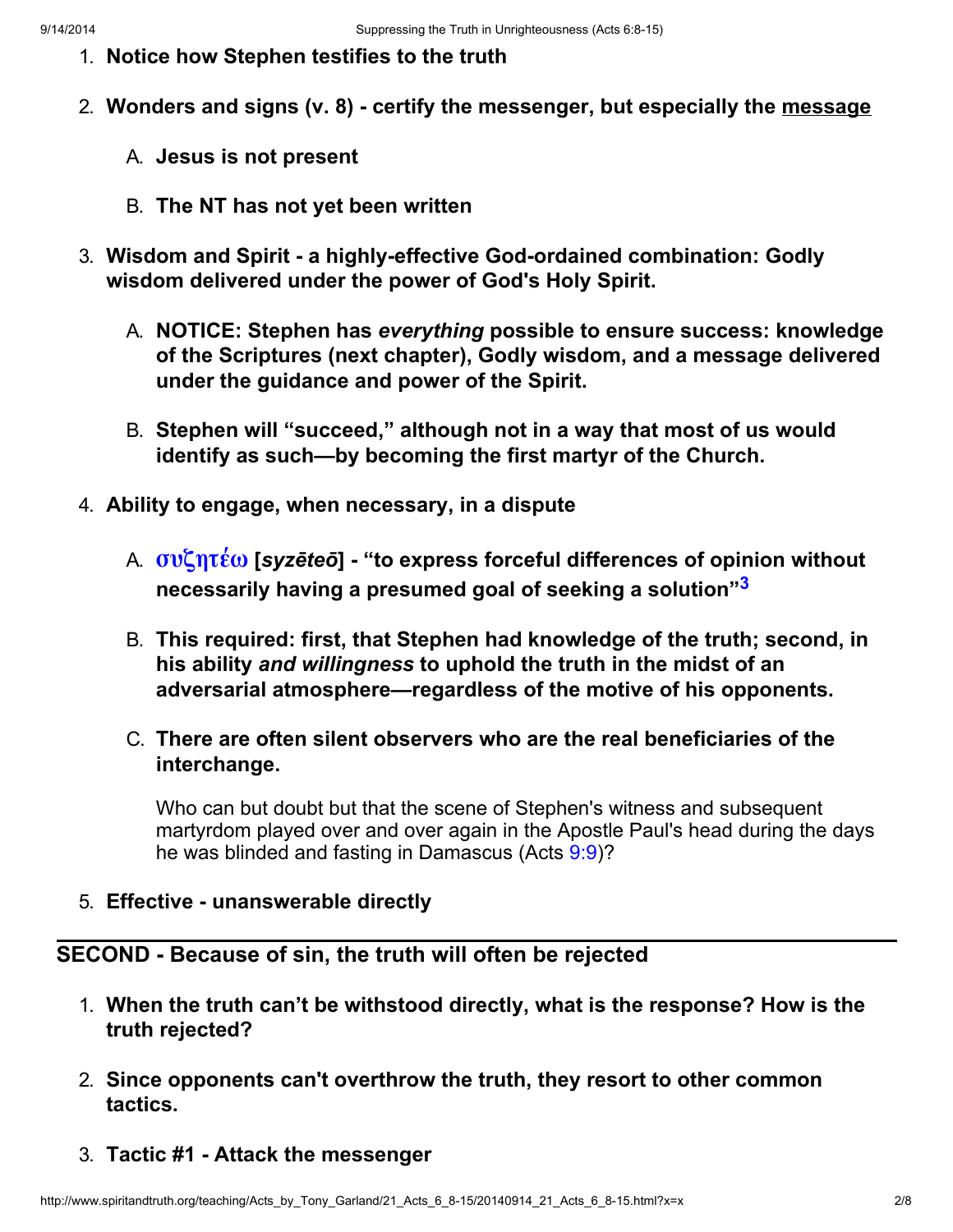- A. Acts 6:11 Then they secretly induced men to say, "We have heard him speak blasphemous words against Moses and God."
- B. Same as Jesus
	- I. Matthew 26:59 Now the chief priests, the elders, and all the council sought false testimony against Jesus to put Him to death . . .
- C. Acts 6:13 They also set up false witnesses who said, "This man does not cease to speak blasphemous words against this holy place and the law"
- D. So common, there is a Latin phrase for this: ad hominem, meaning "to the man" or "to the person"
- E. "If you don't like the message, shoot the messenger"
- F. Accused of blasphemy, a serious offense punishable by death (Lev. 24:16) [5](#page-7-2)
- 4. Tactic #2 Misrepresent/distort the message
	- A. Another common tactic, sometimes purposeful, other times not: repeat a kernel of truth, but distorted, grossly misrepresented, or simply misunderstood.

As one commentator remarked: "[the falseness of the witnesses] lay not so much in its wholesale fabrication but in its subtle and deadly misrepresentation of what was intended."[6](#page-7-3)

### B. Acts 6:14 - for we have heard him say that this Jesus of Nazareth will destroy this place and change the customs which Moses delivered to us.

- I. Accusation: "Jesus of Nazareth will destroy this place"
	- a. Truth: Jesus prophesied the destruction of Jerusalem and the temple in judgment, but the destruction would turn out to be at the hands of Rome as allowed by Wahweh, the God of Abraham —the very God they said they revered and followed.
	- b. Moreover, when Jesus referred to His own involvement in the destruction of the temple, He was not speaking of a building

John 2:19-21 - 19 Jesus answered and said to them, "Destroy this temple, and in three days I will raise it up." 20 Then the Jews said, "It has taken forty-six years to build this temple, and will You raise it up in three days?" 21 But He was speaking of the temple of His body.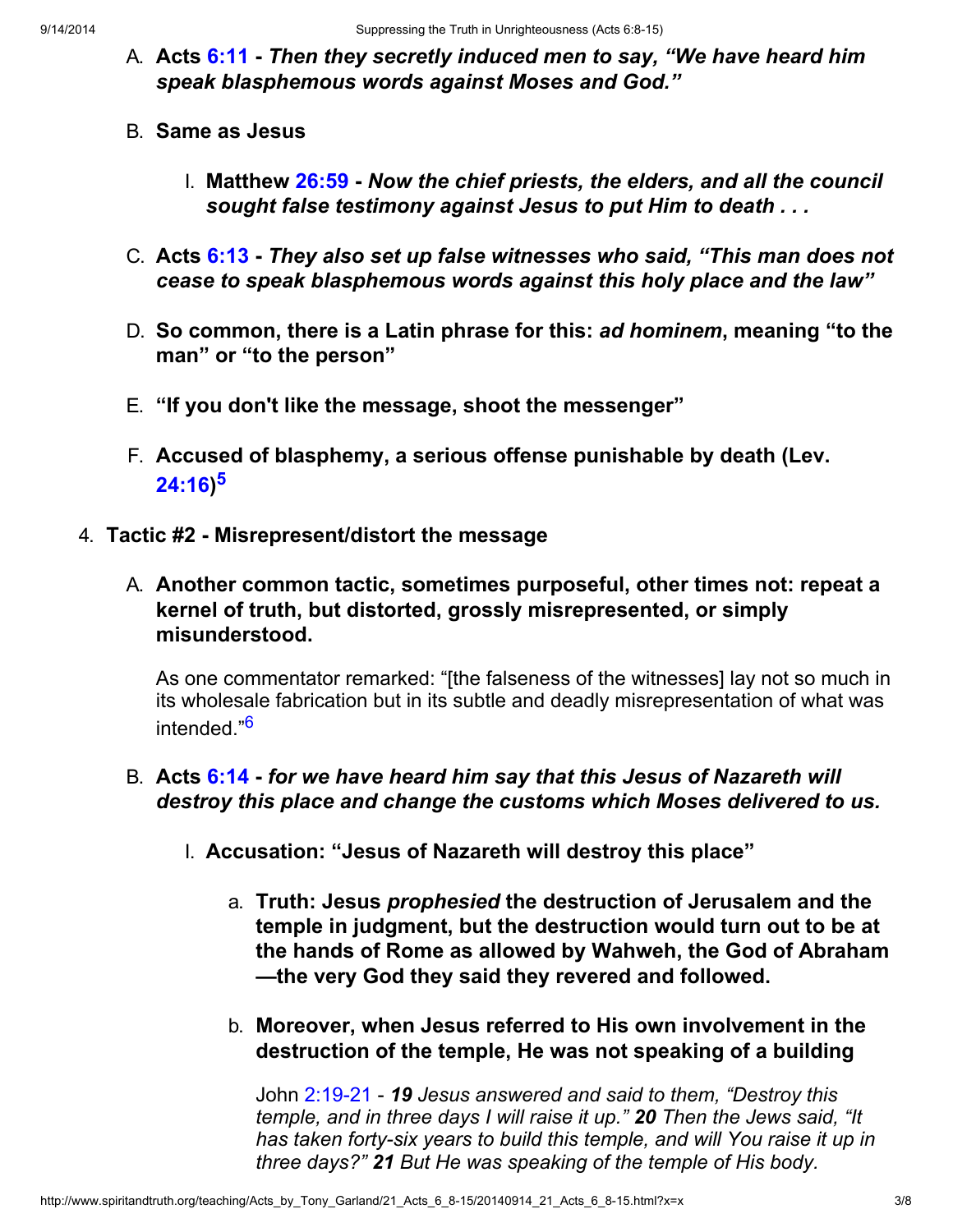II. Accusation: "Jesus of Nazareth . . . will . . . change the customs which Moses delivered to us."

### a. Truth: Jesus completed or fulfilled the law, He did not come to change it.

Matthew 5:17-18 - Do not think that I came to destroy the Law or the Prophets. I did not come to destroy but to fulfill. For assuredly, I say to you, till heaven and earth pass away, one jot or one tittle will by no means pass from the law till all is fulfilled.

b. Jesus fulfilled the law which no other man could do thus removing the curse of the law from those who approach God by faith alone (Gal. 3:10-14).

# 5. Recent example: book and video production, "Evolution's Achilles' Heels" produced by Creation Ministries International<sup>c</sup>

In January 2014, we posted the first official trailer for the EAH movie on YouTube. This received . . . [the] attention [of atheists] and was almost immediately 'mirrored' (pirate copies appearing on YouTube). The duplicate videos had the effect of reducing our 'hit' count, meaning our videos were bumped down the search list. We have had enough experience with verbal vitriol, insults and objectionable language from the opposition to know that we should turn off the comments feature for the video. Yet, the mirrored versions had comments enabled. Also, several of the mirrors were very low quality (one looked like it was filmed by a hand-held camera phone), making it look like we were creating poor-quality material. And, of course, there was no way for our supporters to know which video was legitimate, meaning that by watching one of the others they were inadvertently helping them and hurting us and being subjected sometimes to disgusting language in the comments. "Denial of free speech" and claims like that were used to justify breaking copyright law. YouTube at least acknowledged our rights and they deleted the mirrors promptly. Yet the damage was done. They had blunted our inertia during those first critical days. . . . After we posted the second trailer in May of 2014, a skeptic blogger posted a link to the trailer with several key words listed, one of which was "crazy people". This post was picked up and mirrored by many other blog sites, including Richard Dawkins' site. Overnight, we had over 2,000 'dislikes'. Since the rank of a video in YouTube is based in part on the like/dislike ratio, this had the effect of driving the trailer off the first results page. We were happy that the skeptics were aware of our project, even if few of them actually watched the trailer, but their attention had a huge negative impact. . . . Not satisfied with the fact that our videos were still available online, sometime in August 2014 all of the highest-ranked EAH-associated videos were flagged as "inappropriate". There is no reason for YouTube (owned by Google) to flag this video, except based upon complaints. . . . Flagging our videos as inappropriate was obviously done with malicious intent. The result is that if someone now wants to watch our videos they have to deliberately disable Safety Mode, meaning they would then be exposed to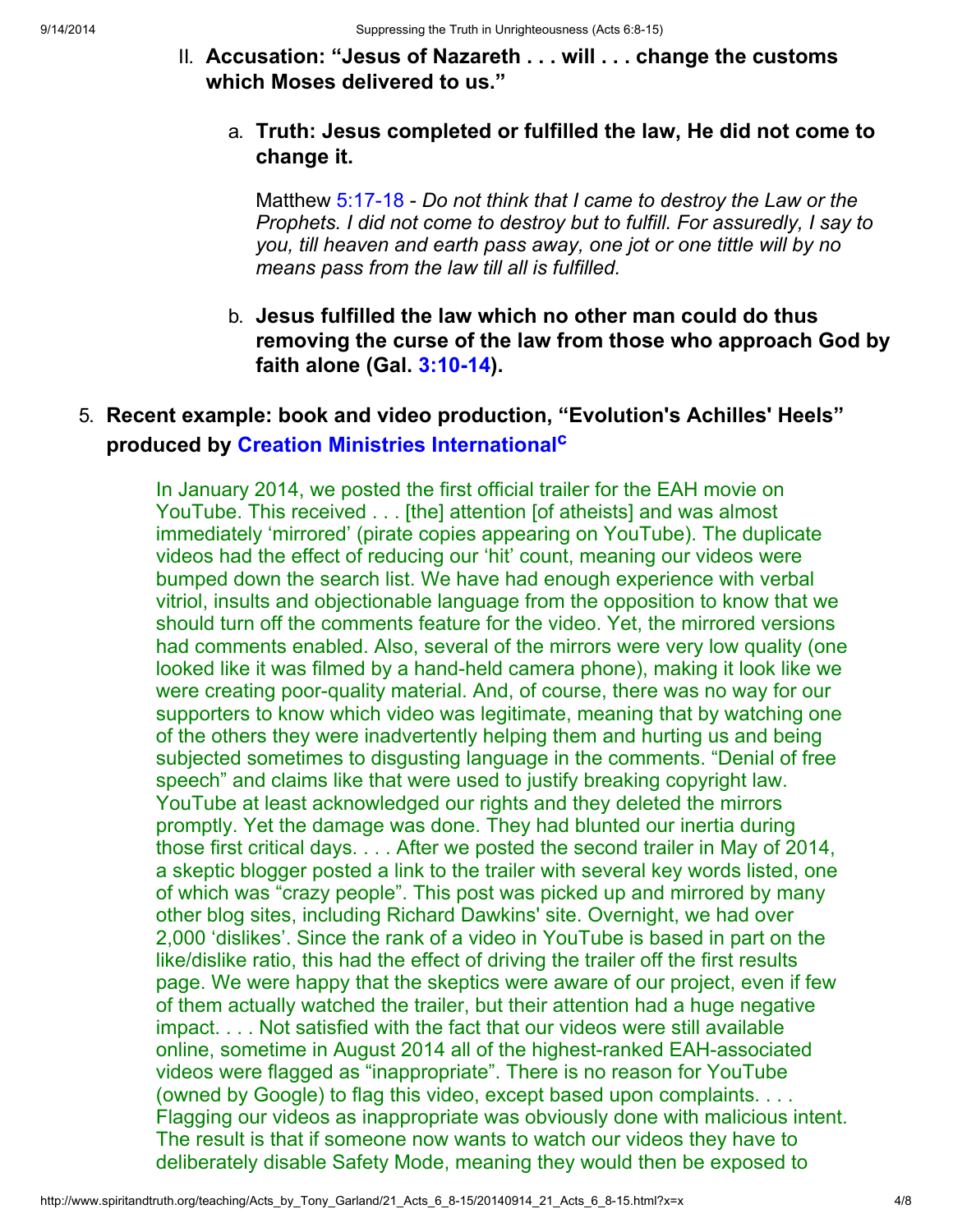very non-family-friendly search results and advertisements. Of course, we have notified YouTube, but at the time of writing, and after two weeks, we are still waiting for their answer. . . . It has been an uphill battle, but the truth cannot be totally suppressed.[7](#page-7-4)

- 6. When testifying to the truth:
	- A. DON'T expect the majority of those opposed to Christ to engage in serious interaction, especially where it requires attention to subtleties or careful and thoughtful listening.
	- B. DO expect things you've said to be taken out of context, twisted, and even seriously distorted.
	- C. Caveat for believers: never accept a report by the secular media concerning another Christian's behavior without checking out the details.

THIRD - Our testimony still serves God's purpose even when our message is rejected

- 1. God's sovereign purpose in adversity often confounds our expectations
- 2. Sometimes, like Stephen, our job is to serve as an adverse witness
	- A. Our message of reconciliation may ultimately be rejected
	- B. Brought as a testimony to test and confirm hardness
		- I. Consider Moses, commissioned to lead Israel out of Egypt
			- a. God told Moses, in advance, I am sure that the king of Egypt will not let you go, no, not even by a mighty hand (Ex. 3:19).
		- II. Consider what Scripture reveals concerning aspects of evangelization at the end of this age
			- a. Jesus said, And this gospel of the kingdom will be preached in all the world as a witness to all the nations, and then the end will come (Mat. 24:14).
			- b. The book of Revelation provides numerous examples of testimony which serves in judgment, But the rest of mankind, who were not killed by these plagues, did not repent of the works of their hands, that they should not worship demons, and idols of gold, silver, brass, stone, and wood, which can neither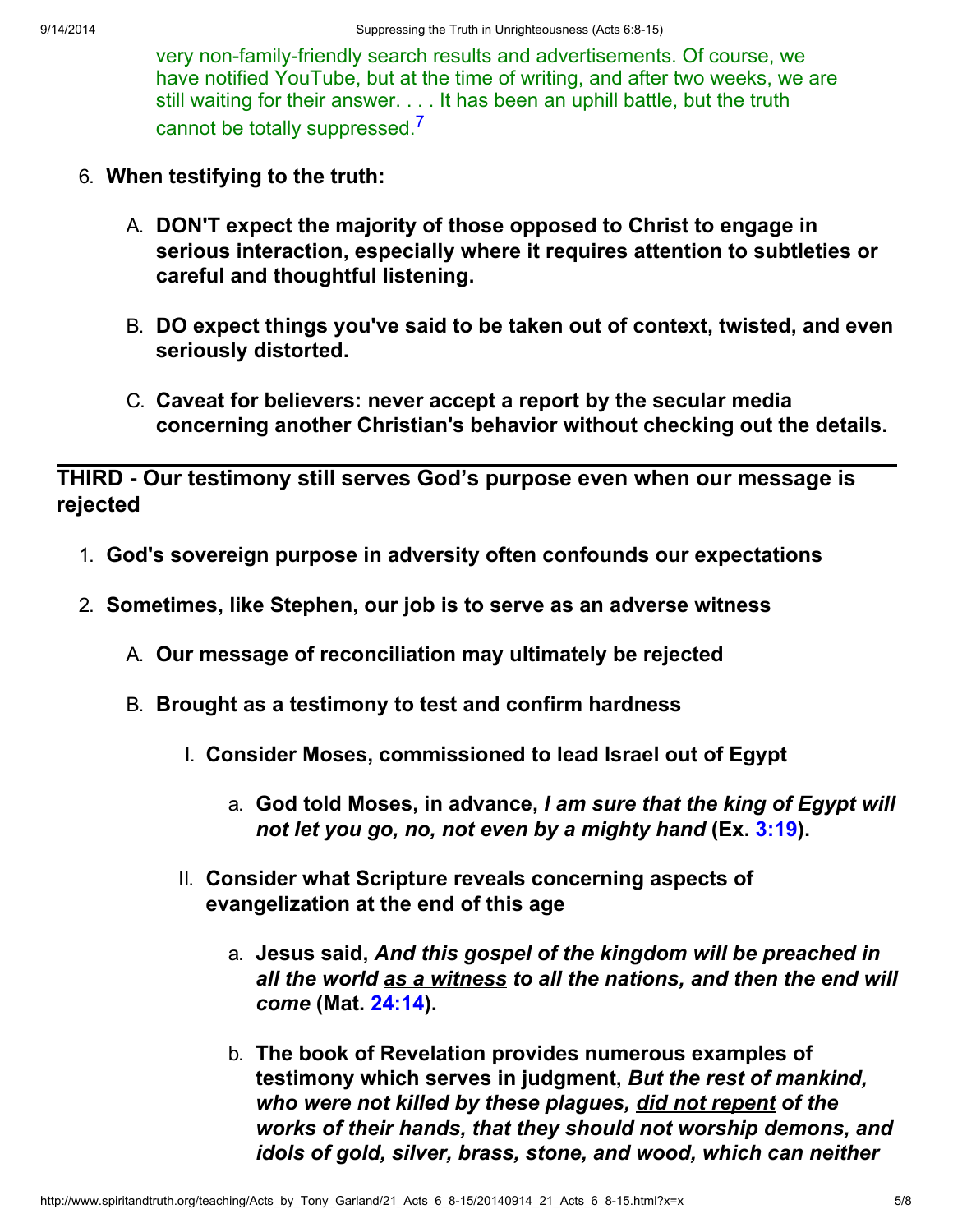see nor hear nor walk (Rev. 9:20 cf. Rev. 2:21; 16:9-11).

C. When our message is rejected, we need to accept the difficult truth that this result serves God no less. For example, the rejection of the testimony we provide will be part of God's "due process" by which He righteously judges the lost (Rev. 20:12).

Matthew 11:21-24 - 21 "Woe to you, Chorazin! Woe to you, Bethsaida! For if the mighty works which were done in you had been done in Tyre and Sidon, they would have repented long ago in sackcloth and ashes. 22 "But I say to you, it will be more tolerable for Tyre and Sidon in the day of judgment than for you. 23 "And you, Capernaum, who are exalted to heaven, will be brought down to Hades; for if the mighty works which were done in you had been done in Sodom, it would have remained until this day. 24 "But I say to you that it shall be more tolerable for the land of Sodom in the day of judgment than for you."

### D. We must believe that God will give us the appropriate message

Luke 12:11-12 - Now when they bring you to the synagogues and magistrates and authorities, do not worry about how or what you should answer, or what you should say. For the Holy Spirit will teach you in that very hour what you ought to say.

- 3. We do not own the results of our testimony: whether truth is accepted. Our job is simply to carefully, wisely, faithfully proclaim Gods' truth as we'll see Stephen do in the next chapter of Acts.
- 4. In the end, truth is guaranteed to prevail
	- A. Although we are called to uphold the truth and oppose error, as salt and light, it is not us who ultimately determine whether truth will stand.
	- B. Truth has a distinct advantage over error: God upholds truth: therefore it is guaranteed to manifest in history.
	- C. Although we may despair over the many falsehoods which are promulgated in our age, we need to remember that these falsehoods are ultimately fighting a losing battle.
		- I. Reality is driven by God's Word.
		- II. The Word of God will stand—regardless of whether we are around to "help it" or not!
- 5. Pattern of chapter 7, Stephen attests to their historic refusal to yield to God:
	- A. In reaction, in part, to Joseph's dreams, his brothers sold him into Egypt. . . but God was with him (Acts 7:9)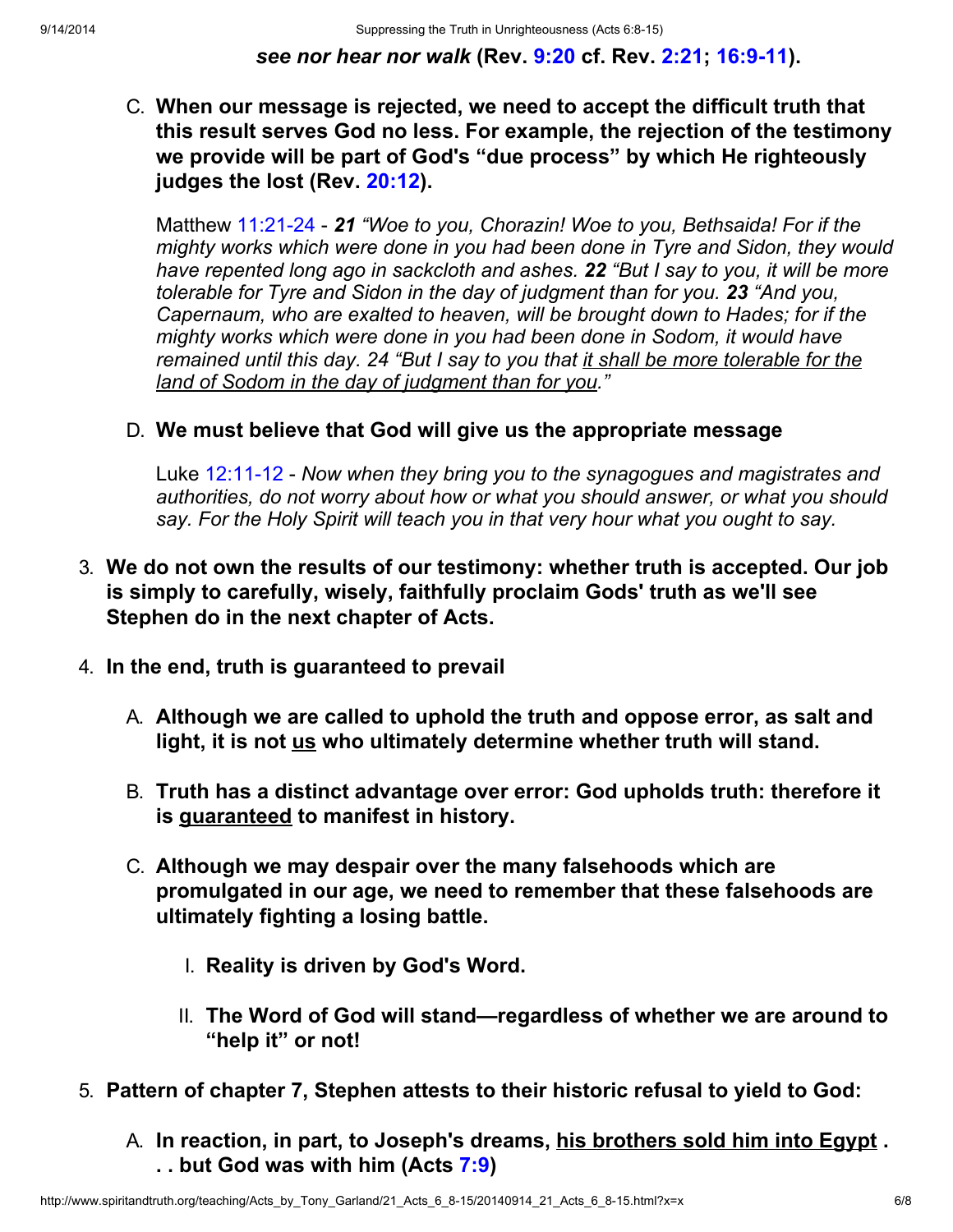- B. Moses was opposed by fellow Jews when he killed an abusive Egyptian and forced to flee (Acts 7:24-29)
- C. When Moses was sent back by God to deliver Israel from bondage, he was opposed by his fellow Jews (Acts 7:35)
- D. They rejected Moses yet again in making the golden calf (Acts 7:39-40)
- E. The climax of Stephen's testimony: The rejection and betrayal of Messiah Jesus

51 You stiffnecked and uncircumcised in heart and ears! You always resist the Holy Spirit; as your fathers did, so do you. 52 Which of the prophets did your fathers not persecute? And they killed those who foretold the coming of the Just One, of whom you now have become the betrayers and murderers, 53 who have received the law by the direction of angels and have not kept it (Acts 7:51-53).

- F. The result: Stephen is stoned.
- G. Did Stephen and his testimony fail?
- H. "Resistance to the gospel had gone from discussion to debate, from debate to slander, and [soon] from slander to violence."<sup>[8](#page-7-5)</sup>

# **Summary**

- 1. We pray that we may serve as ministers of reconciliation—helping people to be reconciled with God, to find peace with God (2Cor. 5:18) through faith in Jesus Christ.
- 2. However, there will be times were our role will be like that of Stephen—serving as a witness to hardened skeptics who will continue in their steadfast refusal to turn to God and be saved.
	- A. Don't be surprised when they attack us.
	- B. Don't be surprised when they distort and misrepresent our message.
	- C. This may be according to the sovereignty of God.
	- D. Who are we to say how God should use us? Are we not His servants to do according to His bidding?
- 3. Like the example of Stephen, if we maintain a godly perspective, we can experience peace and fulfillment in the midst of the storm.